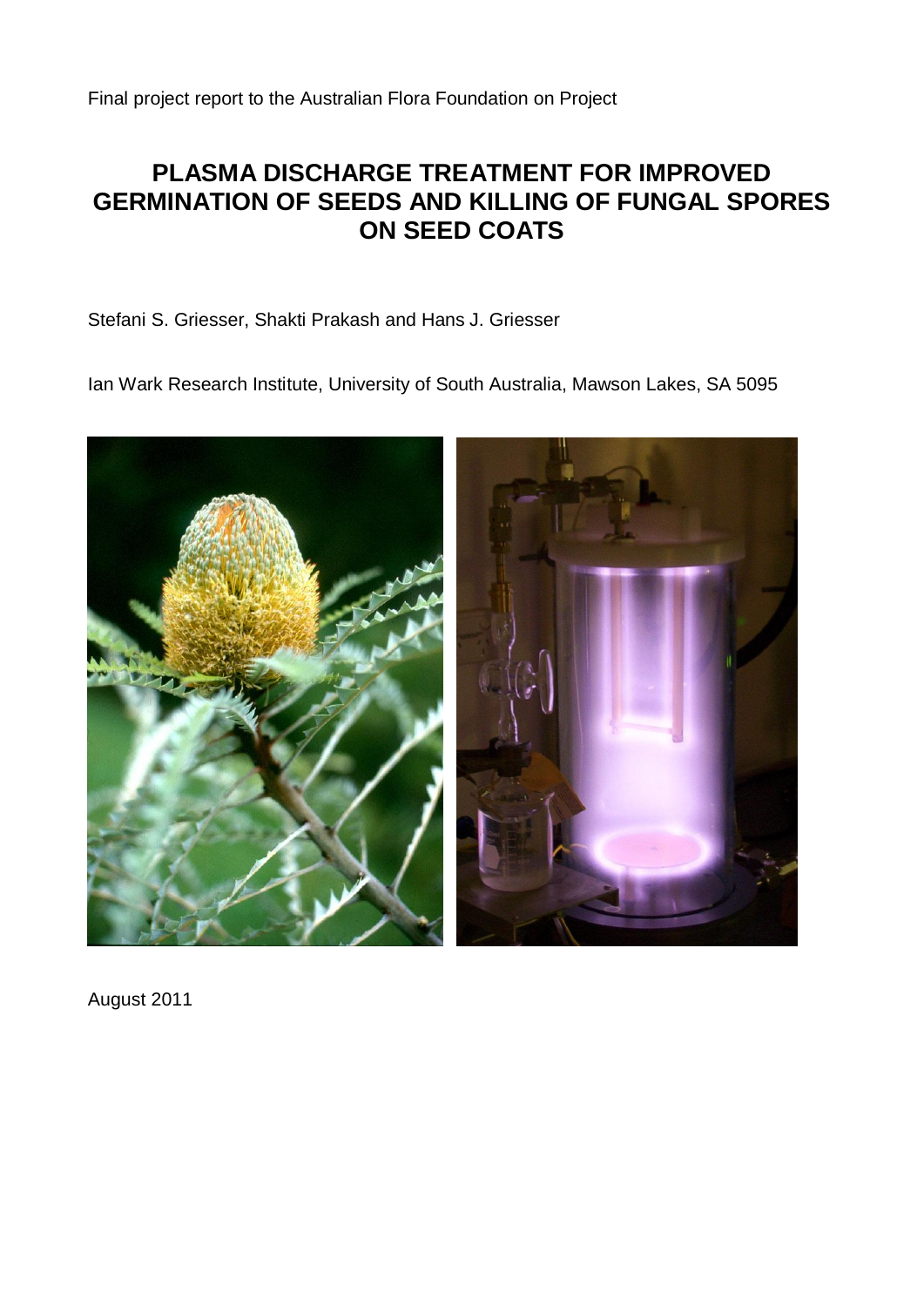#### **Summary**

A significant number of Australian plant species have adapted to an ecology in which periodic bush fires play a key role. Some species, particularly in the Fabaceae family, have evolved hard protective seed coats. Such hard seed coats, however, present challenges for the germination of such species. While a number of methods for their germination have been used, all have some disadvantage, which affect the use of such species in habitat restoration, ex-situ conservation, and horticulture. In this project, we have investigated a novel physico-chemical method for the treatment of seeds of Australian plants. The treatment may have two benefits: improved germination of seeds that do not germinate well without treatment (e.g., Fabaceae), as well as enhanced survival of seedlings via the effective killing of fungal spores on seed coats during treatment. Improved germination rates and decreased rates of fungal attacks will benefit the cultivation and conservation of various Australian native plant species, in particular those that traditionally have resisted high-yield germination by other methods and those whose seed numbers are so limited that effective usage of available seeds is essential. The approach we have used employs a gas plasma analogous to the etching of synthetic polymers in the semiconductor industry. Low pressure oxygen plasma exposure was used to treat seeds of a number of Australian plant species. Changes in the seed coat were investigated using swelling, measurement of seed coat thickness, and germination experiments. The treatment was effective for the germination of seeds of species such as *Kennedia rubicunda* (Vent.) whereas seeds of species such as *Banksia speciosa* (R. Br.) germinated equally with and without treatment. Microscopy showed no measurable changes in seed coat thickness; the effect of the treatment thus probably is an enhancement of water permeability through the seed coat. With the limited number of seeds, no effect could be observed of the treatment on possible destruction of damping-off fungal spores. A small number of plants were grown on in order to test for possible effects of the treatment on genes; no differences were observed in the morphology of the plants nor in their growth rates.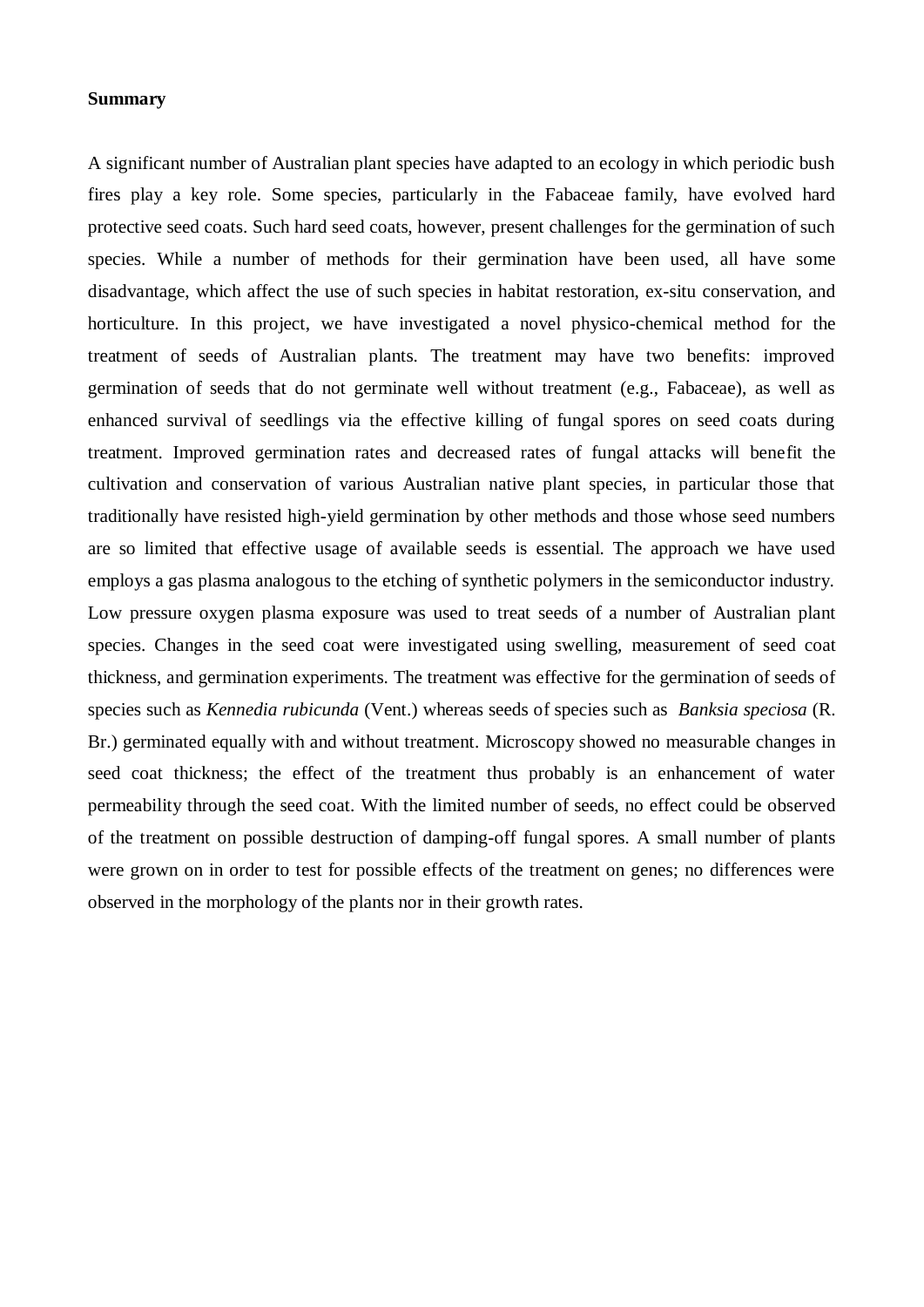## **Introduction**

Difficulties in effective germination of seeds for can arise from hard seed coats or the presence of germination inhibitors. Seeds of many Australian plant species possess a hard coat that presents essentially an impermeable wall and protects the seed from damage and environmental influences; this is most pronounced in the family Fabaceae. Hard seed coats cause delayed germination: such seeds will usually only germinate after weathering for long periods of time under normal conditions, with weathering gradually breaking down the seed coat sufficiently to allow ingress of water to hydrate and swell the embryo and start germination. Germination can, however, occur rapidly after a bushfire or some other environmental cause that affects the hard seed coat. With the widespread control of bushfires and agricultural clearing, many such plants, such as the WA "poison peas," are becoming rare and endangered. Other Australian plants produce seeds with less hard and thick coats but the seeds contain germination inhibitors that delay germination and frustrate propagators. The inhibitors often appear to be located in the seed coat. While such mechanisms for delayed germination are an effective strategy for survival of seeds until optimal survival conditions for young seedlings have arisen, they present a serious challenge for the efficient propagation of such plant species and also reduce natural regeneration when humans alter ecosystems.

Reasons for wanting to propagate such species are horticultural, for conservation, or for revegetation purposes. For conservation efforts, survival depends on effective propagation and revegetation in the wild. Secondly, some plant species that are difficult to germinate often are pioneer species that are well adapted to harsh conditions and thus are an essential part of revegetation efforts where environmental damage has occurred. Thirdly, many "difficult to germinate" species have attractive flowers and foliage and would provide commercial opportunities in the nursery trade if the propagation problems can be solved. The sale of rare plants by nurseries for planting in home gardens would also contribute to ex-situ conservation.

Several methods can be used to germinate seeds that do not respond to simple planting in seedling mix, such as the treatment of seed with hot water, sulfuric acid, peeling (e.g., *Grevillea* seeds), or smoke, but they can be time-consuming and cumbersome for large volumes. Another disadvantage is that seeds treated with hot water or sulfuric acid swell during treatment and then need to be sown immediately; it would be much preferable to use a "dry" treatment that makes the seed coat permeable to water but allows storage of dry, non-swelled seeds after the treatment, yet when sown the seeds can swell and germinate efficiently. This would be particularly useful for plants from the Fabaceae family; many of the Western Australian Fabaceae, such as *Gompholobium*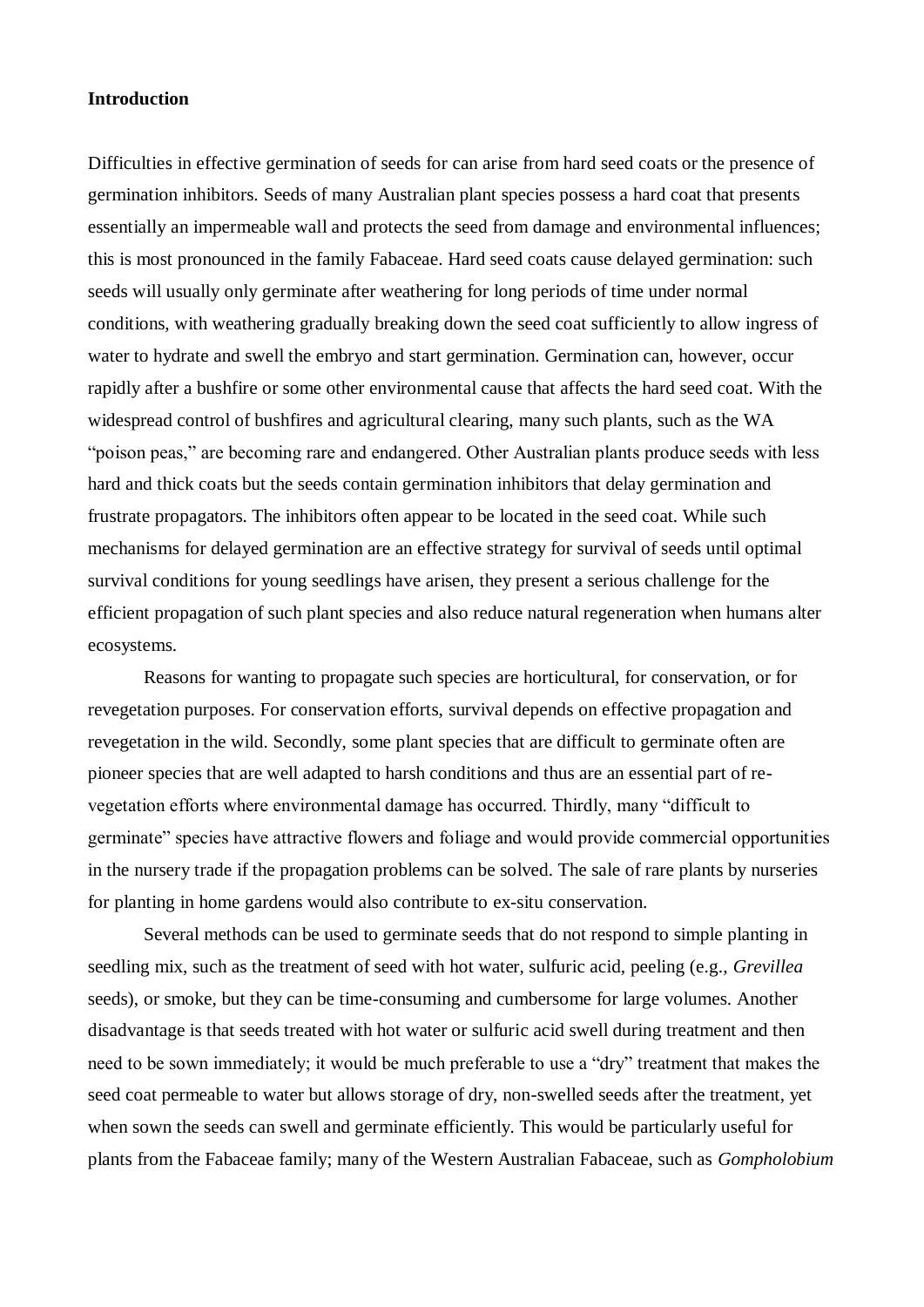(Sm.) sp., are difficult to propagate and hence are rarely available in horticulture and also are difficult to include in revegetation efforts.

Another challenge is that seedlings of some plant species are very vulnerable to fungal infections such as "damping off" and collar rot. Some rare and endangered species and also some species that would be very attractive for the horticultural trade (e.g. some *Banksia* species and other Proteaceae) are very susceptible to fungal attack particularly at the seedling stage, leading to the rapid death of young plants, and as a result, those plants are absent from nurseries and gardens except when grown by dedicated non-commercial collectors. Our experience is that even with thorough hygiene it can be difficult to avoid such infections, and at times most seeds of a particular lot suffer infections even when sown carefully in different mixes at different times; it can be surmised that such infections are caused by fungal spores "hitch-hiking" on the coat of seeds and that some seed lots are badly infected with dormant fungal spores. This causes problems in the effective propagation of many Australian plant species, for example within the WA Proteaceae. One possible solution is to disinfect seeds by the removal of fungal spores, thus increasing survival yields, but this can be tedious. It would be desirable to have available a method for rapidly disinfecting seed lots of dozens or hundreds at a time, to reduce processing costs and in particular to make horticulture viable.

Such difficulties in effective germination and/or survival of seedlings reduce the range of species offered commercially in nurseries; species that are "too hard" are not commercially viable in horticulture. In addition, these difficulties prevent the use of some species in revegetation projects and also are a major challenge in the propagation of rare and endangered species for which seed supply is very limited, such as *Banksia goodii*, *Dryandra ionthocarpa*, some WA "poison peas", and others that must be grown from seed.

This project was designed to explore the possibility of using a physico-chemical method for the treatment of seeds, a method which is rapid and has the potential to simultaneously improve germination yields and kill fungal spores carried on seed coats. Can a low temperature gas plasma (also known as a glow discharge) be applied to enhance the germination of seeds of Australian plants that are difficult and tedious to germinate ? Can seeds be treated in this way such as to avoid immediate sowing ? One aim is to achieve enhanced germination yields and perhaps shorter germination times by controlled erosion of seed coats. By improving the rate and yields of seedlings, the outcomes may contribute to the conservation of plants whose seeds are rare and valuable, and to the horticultural development of plant species that currently are not economical to produce by the nursery trade.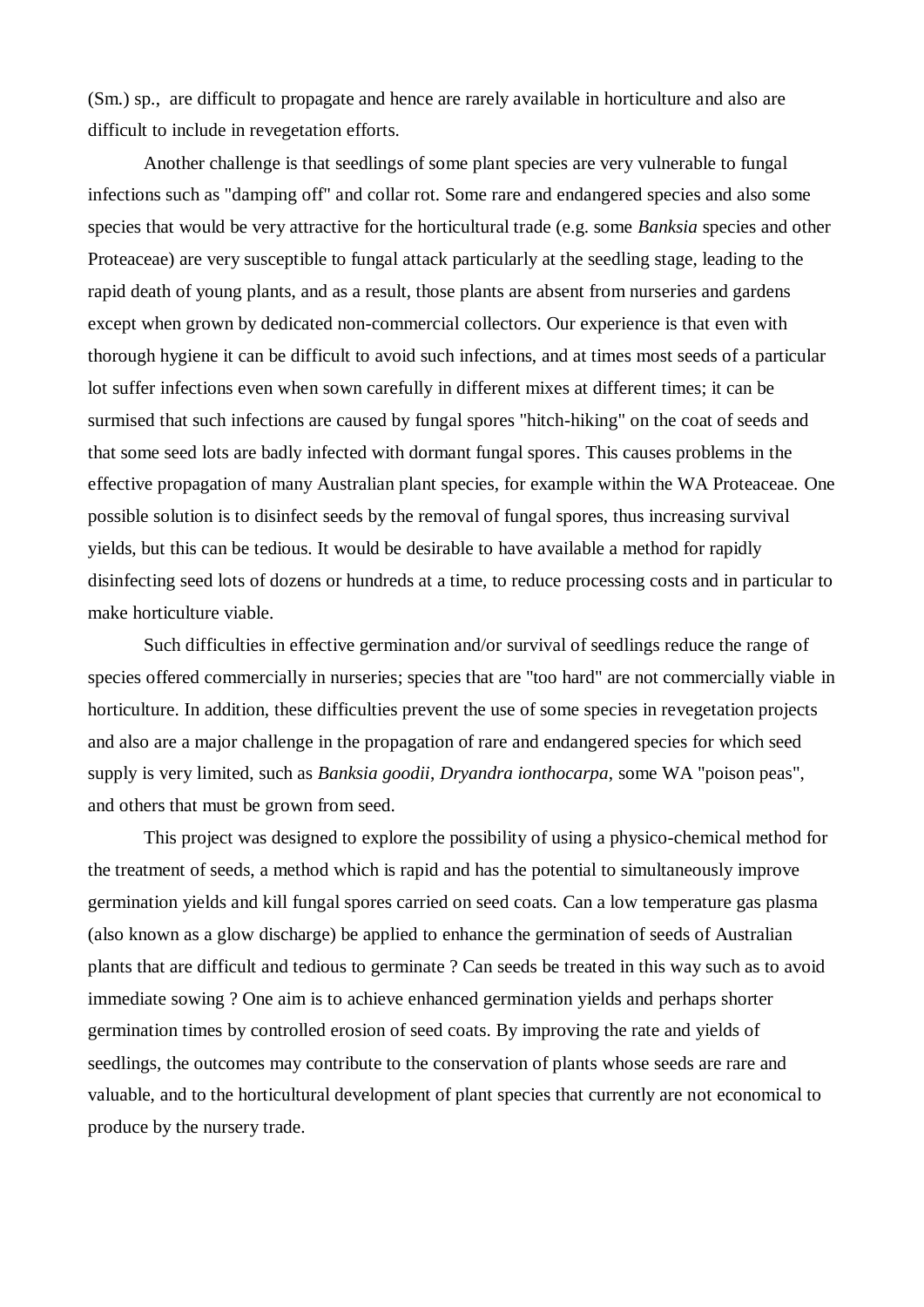## **Gas plasma treatment**

What is a gas plasma, and why is it of interest here ? A gas plasma is a gas in which some of the atoms or molecules have become ionised; in other words, electrons have become separated, and the gas plasma thus contains electrons, ions, and the original atoms or molecules. Chemical reactions can also occur in a gas plasma to produce entities that do not exist outside a plasma. For example, an oxygen plasma contains oxygen radicals that are chemically powerful, being able to attack and break down polymers (plastics). Thus, gas plasmas can perform chemical reactions that in some cases are unique. In this case, the ability of reactive oxygen species in an oxygen plasma to break down other chemicals is of interest; the intention is to use reactive oxygen species to soften the hard seed coat.

We used oxygen as the process gas to strike and apply a plasma, with the oxygen gas supplied from a gas bottle via a flow regulator, but an air plasma could equally well be used because an air plasma also generates reactive oxygen species.

Gas plasmas can possess a wide range of properties. So-called low temperature plasmas, operated at pressures of around 0.1 - 0.3 Torr, are best suited to the treatment of materials (and seeds) that could be damaged by elevated tremperatures. By reducing the intensity of the plasma, via the applied current, one can avoid thermal damage even to sensitive soft plastics. Thus, in this study we used low temperature plasmas, often also called glow discharges, to treat seeds, and we used air as the process gas for reasons of cost and the ability to create reactive oxygen species in the plasma glow.

In the semiconductor industry, plasmas are used to etch materials such as plastic insulation layers; for the controlled etching of polyimide and polyamide plastics, plasmas enable highly controlled, homogeneous, and reproducible thinning or ultimate removal of such plastics layers with nanometre precision. As hard seed coats and fungal spore coats resemble polyamide and polyimide plastics in their chemical composition and properties such as being a water barrier, we expected that a gas plasma likewise may be able to achieve the precise, controlled thinning, by reactive erosion by the action of reactive oxygen species, of seed coats and the concurrent etching of fungal spores.

A further advantage is the speed of the process, such erosion to relevant thicknesses can be done within time frames of a few minutes. The process is also scaleable, again based on semiconductor industry experience, and it can readily be envisaged that large volumes of seeds could be handled by an inexpensive custom treatment unit in order to treat seeds for customers in horticulture and revegetation.

For our treatment of hard-coated seeds, we intend for the reactive oxygen species to attack the seed coat and make it thinner and more permeable to water, so that water can get inside and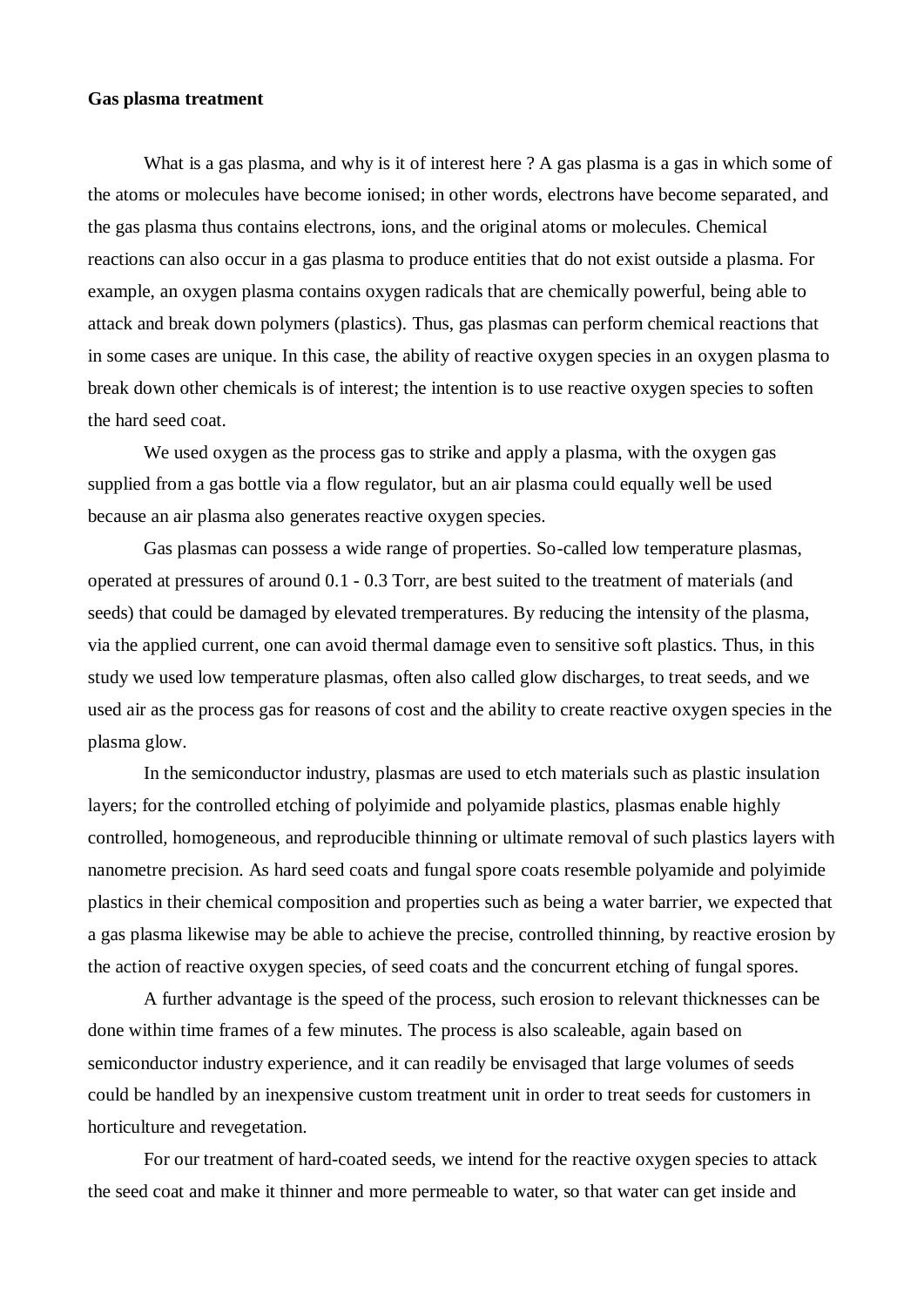swell the embryo for germination. Some Fabaceae seeds also have a thin layer of lipids on their outer surface, which makes the seed surface water-repellent. Reactive oxygen species from an air plasma should be able to remove those lipids and make the seed more wettable. Finally, reactive oxygen species should also be able to destroy fungal spores.

Gas plasmas are, however, not a "natural" state of gases. They must be produced within a confined space that contains a suitable gas (in this case, oxygen) and a plasma is established by the application of an electric field across the gas. An example of a gas plasma in everyday life is the fluorescent tube; in that case, it is the light the plasma emits that is useful, whereas we are interested in the chemical effects of the plasma. In our laboratory, we create plasmas by putting an electric potential across a gas inside a glass chamber (Figure 1). When seeds are put onto the lower electrode (the round plate) and the drive voltage applied, the plasma starts to glow and the seeds are immersed in the glow and the reactive oxygen species it contains.



Figure 1. A gas plasma inside a glass chamber. The seeds are placed on the round table (diameter 90 mm).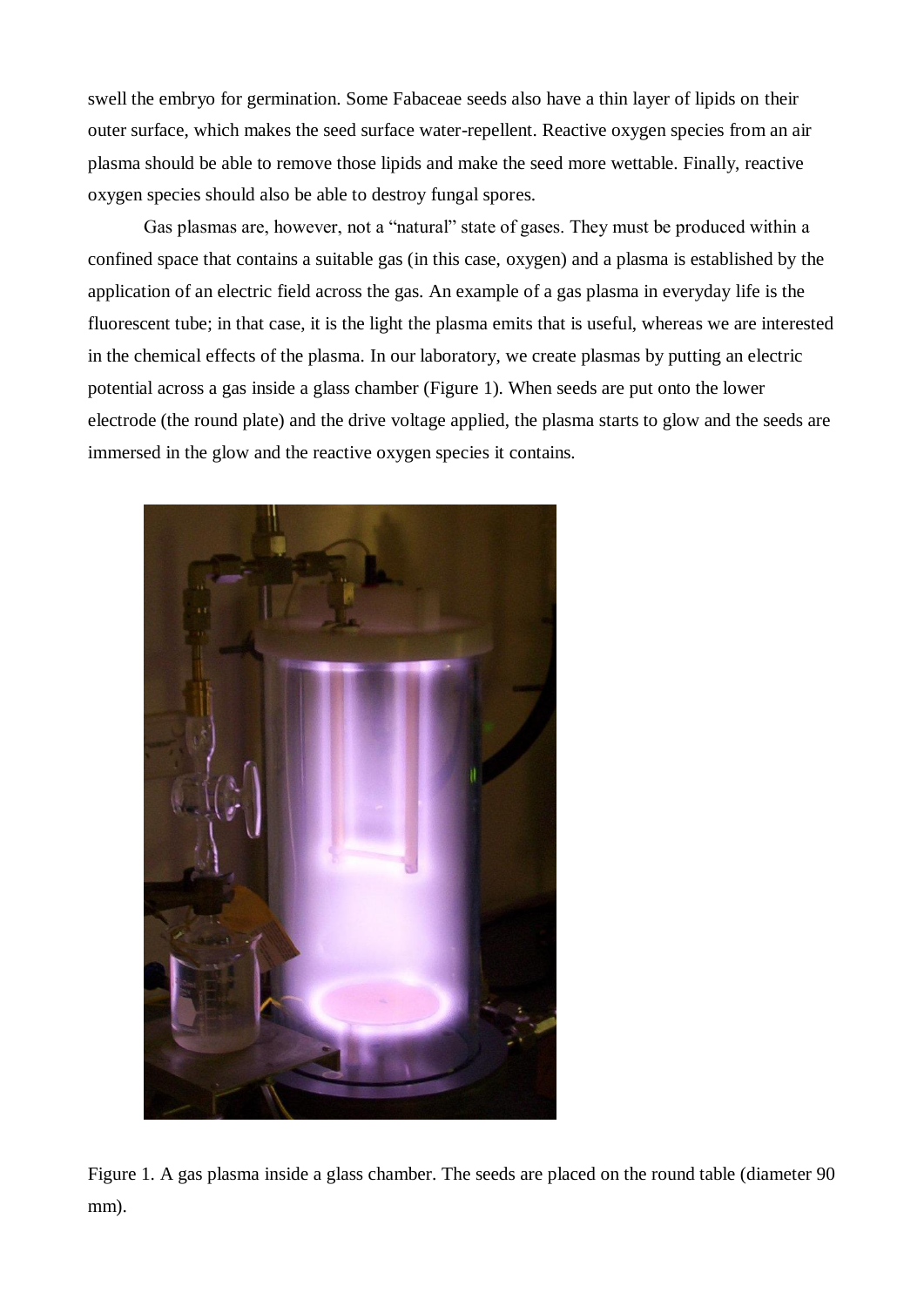Simply by controlling the length of time that the plasma is ignited, we can control the extent of treatment; as soon as the electric voltage is turned off, the plasma collapses and the treatment stops. One question was how long it would take to achive an effective treatment of hard-coated seeds. Treatment times of 5 to 60 minutes were used; these values were our best guesses based on previous research on plasma treatments to oxidise the surface or plastics.

Another important experimental variable is the pressure, as the chemical composition of the plasma depends on pressure, due to collisional processes that vary with the density of the gas phase, i.e., pressure. Very little is known how the relative percentages of various reactive oxygen species in an oxygen plasma vary with pressure. The operational pressure can also affect the spatial and temporal homogeneity of the plasma glow zone. In this study we performed some initial experiments at a pressure of 2 Torr but found that the plasma was not as stable as desired, and the treatment had limited effect, probably due to a limited density of reactive oxygen species. By lowering the pressure, such reactive molecules collide less frequently and the resultant longer lifetime can help produce greater activity (which, however, can be too strong for some polymer materials to be treated). As there is no way of predicting this, the pressure was then lowered to 0.3 Torr, and this was found to result in more efficient treatment (see below).

#### **Experimental methods**

A main aim of this series of investigation was to determine whether air plasma treatment would result in enhanced germination. Thus, we sought to establish what process conditions are required to erode part of the seed coat such that water could get inside. We also wanted to determine whether faster germination might result. We used scanning electron microscopy (SEM) and optical microscopy to measure the thickness of seed coats before and after air plasma treatment, so as to correlate germination with changes in seed coat thickness.

We also had to check that the air plasma treatment would not damage the embryo. Air plasmas do not produce heat (under our conditions in the above apparatus) and hence, we assumed, can be used for thinning seed coats without embryonal damage. However, we checked for this by growing on selected plants and recording their appearance in comparison with plants grown from seeds that had not been plasma treated. Resources permitted only very limited numbers of plants to be grown on and eventually be planted out in the garden of two of the authors for longer-term observation.

Seeds were purchased from the Western Australian commercial seed supplier Nindethana (http://www.nindethana.net.au). The plant species selected for the experiments were: *Kennedia*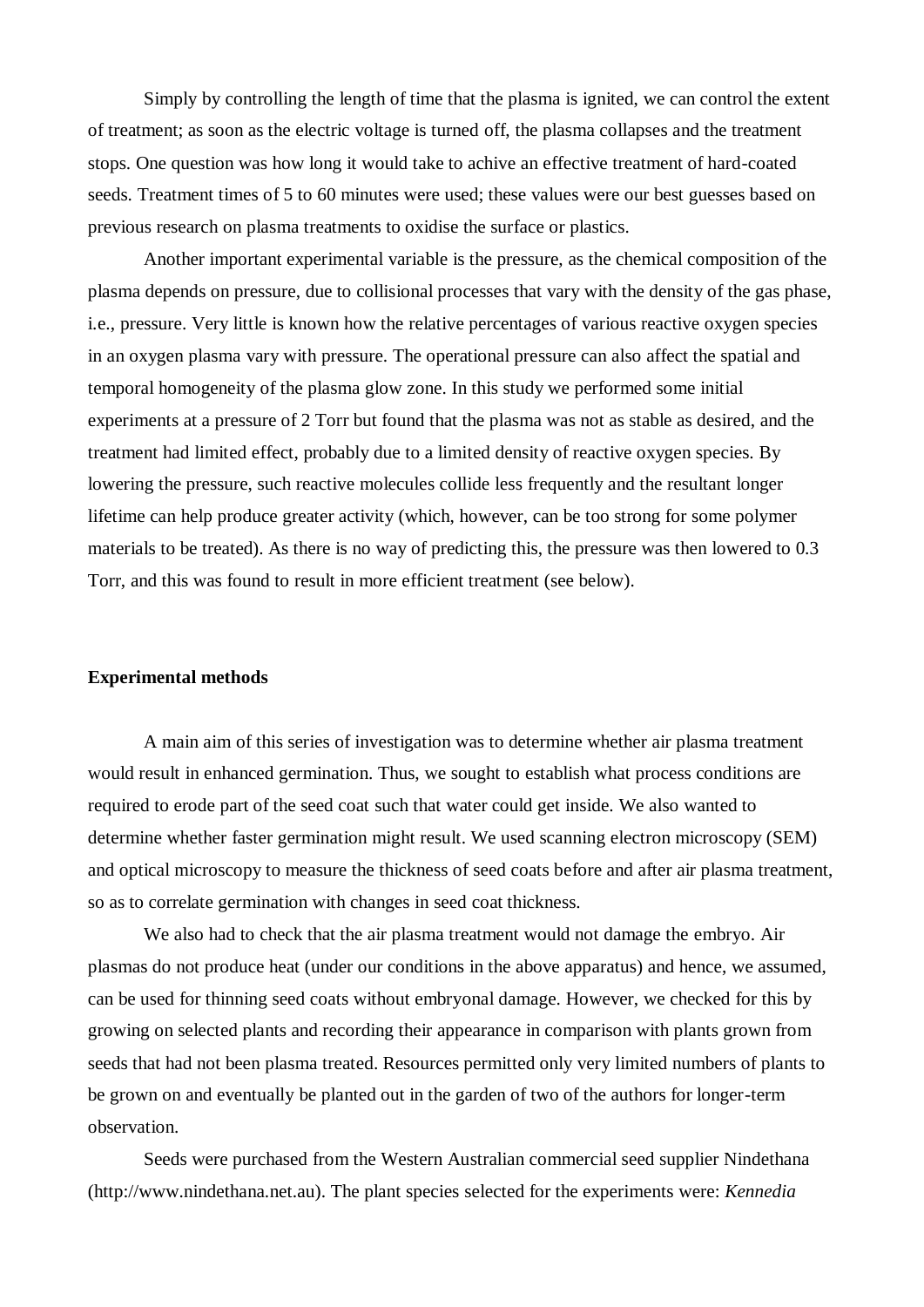*rubicunda, Banksia speciosa, Swainsona formosa, Acacia cardiophylla, Acacia decora, Grevillea excelsior, Grevillea superba (*Note: NOT the cultivar *Grevillea 'Superb'), Gompholobium hendersonii, Gompholobium scabrum*, and *Acacia denticulosa*. Information on the age and provenance of these seeds was not available.

For gemination studies, seeds were treated with air plasma for different time periods under various controlled gas pressures and then immersed and kept in cold water for 24 hours. For seeds of Fabaceae, two controls were used: for one, seeds were not subjected to plasma treatments but immersed in cold water, and for the other set of controls seeds were not plasma treated but covered with hot water which was then allowed to cool, with the seeds then removed from the water after 24 hours as in the usual scarification procedure used by many to germinate Fabaceae seeds. After 24 hours the number of swollen Fabaceae seeds were counted. All seeds (even those that had not swelled) were then planted in commercial fine seedling mix (Bunnings) and their germination recorded. Punnets were discarded after 3 months, assuming that any seed that had not germinated by then would not germinate. It is, of course, known that some seeds may germinate after longer incubation times, but such long germination times are not commercially viable. The aim of this study was to derive a method for efficient and timely germination.

For *Banksia speciosa*, seed swelling obviously did not apply and germination was used to measure outcomes. For control experiments, seeds that had not been plasma treated were sown and germinated. However, seeds (both treated and not plasma treated) were soaked in room temperature water for 24 hours to see if the plasma treatment would lead to water becoming discoloured due to part of the seed coat leaching out. Some propagators use such soaking for Banksia seeds, though it is the experience of one of the authors (HJG) with over 40 Banksia species that this is generally not necessary.

For Grevillea seeds likewise, swelling was not relevant and again the precentage of germination was measured. Two sets of controls were used: seeds that had not been plasma treated but had been peeled, and seeds that had been neither plasma treated nor peeled.

Seeds were put into plastic petri dishes or into wells of plastic multiwell plates so that constant volumes of water to cover the seeds were assured. The wells are covered with a transparent lid. Figure 2 shows a typical set of experiments with various seeds in the twelve wells of a 12-well multiwell plate.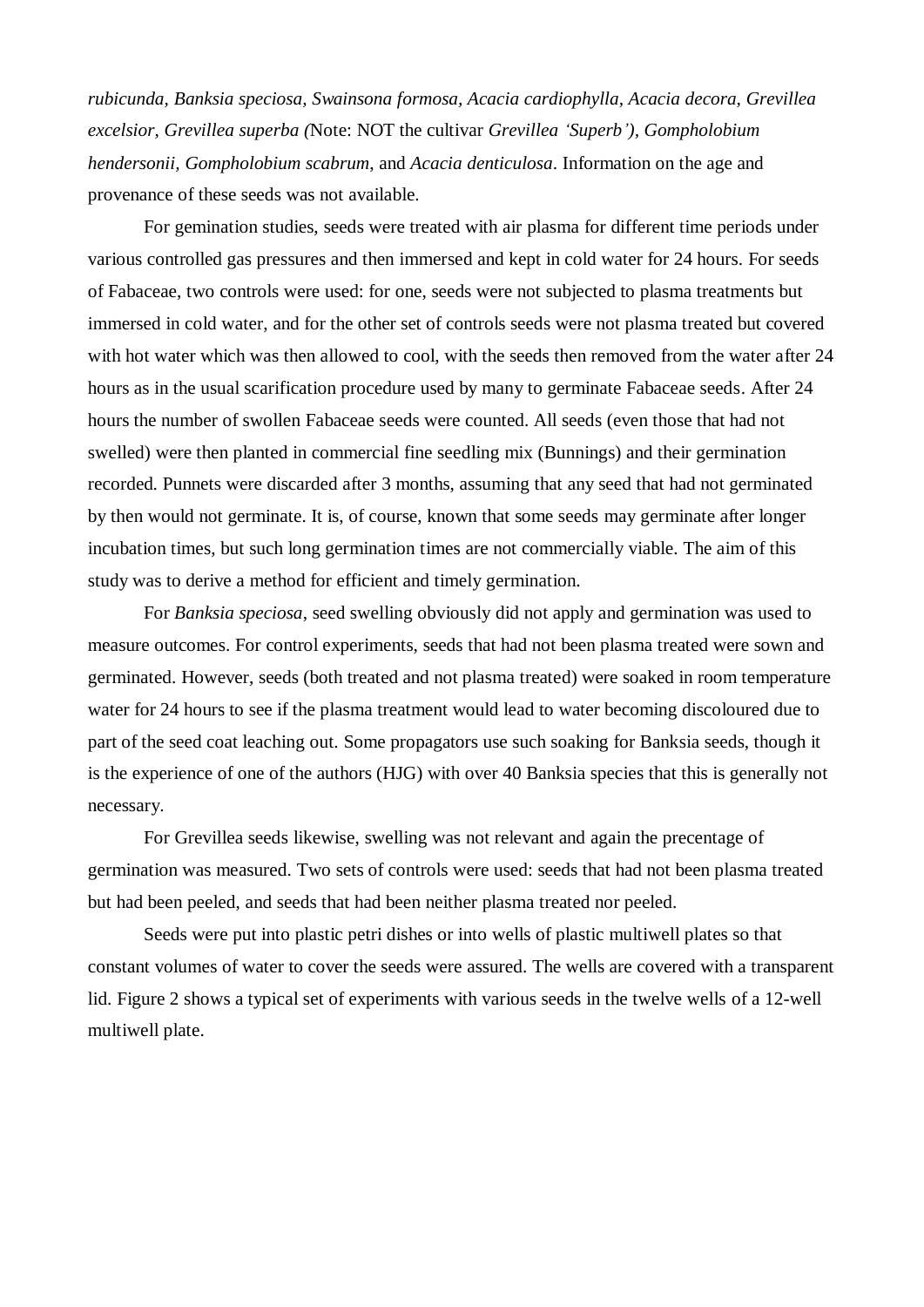

Figure 2. Experimental setup for soaking plasma treated and control seeds for 24 hours.

A limited number of seedlings of *Kennedia rubicunda* (4) and *Banksia speciosa* (3) that were used for growing on were then potted up into pots with commercial potting mix for natives (Bunnings) and all seven plants were eventually planted out into a garden in loam soil. The location, near Gumeracha in the Adelaide Hills at an elevation of 360 m above sea level, had previously been found to be suitable for the cultivation of both species and one of the authors (HJG) had substantial previous experience with growing Banksia and Kennedia species. For both, plants were grown on that had come from plasma treated seeds and from untreated seeds, so that we could assess any differences in appearance, growth rate, etc that might arise.

For measuring the Seed Coat Thickness (SCT) before and after the plasma treatment, to investigate whether plasma treatment leads to any reduction in the thickness of the seed coat by plasma etching, seeds were cut in half with the help of a sharp scalpel blade and then were put onto a small dob of Blu-Tak on a microscope slide so as to be held in place for photography. The seed coat thickness was measured via a slide-mounted calibrated length scale supplied by the optical microscope manufacturer. Optical micrographs will be shown as SEM did not provide any additional information.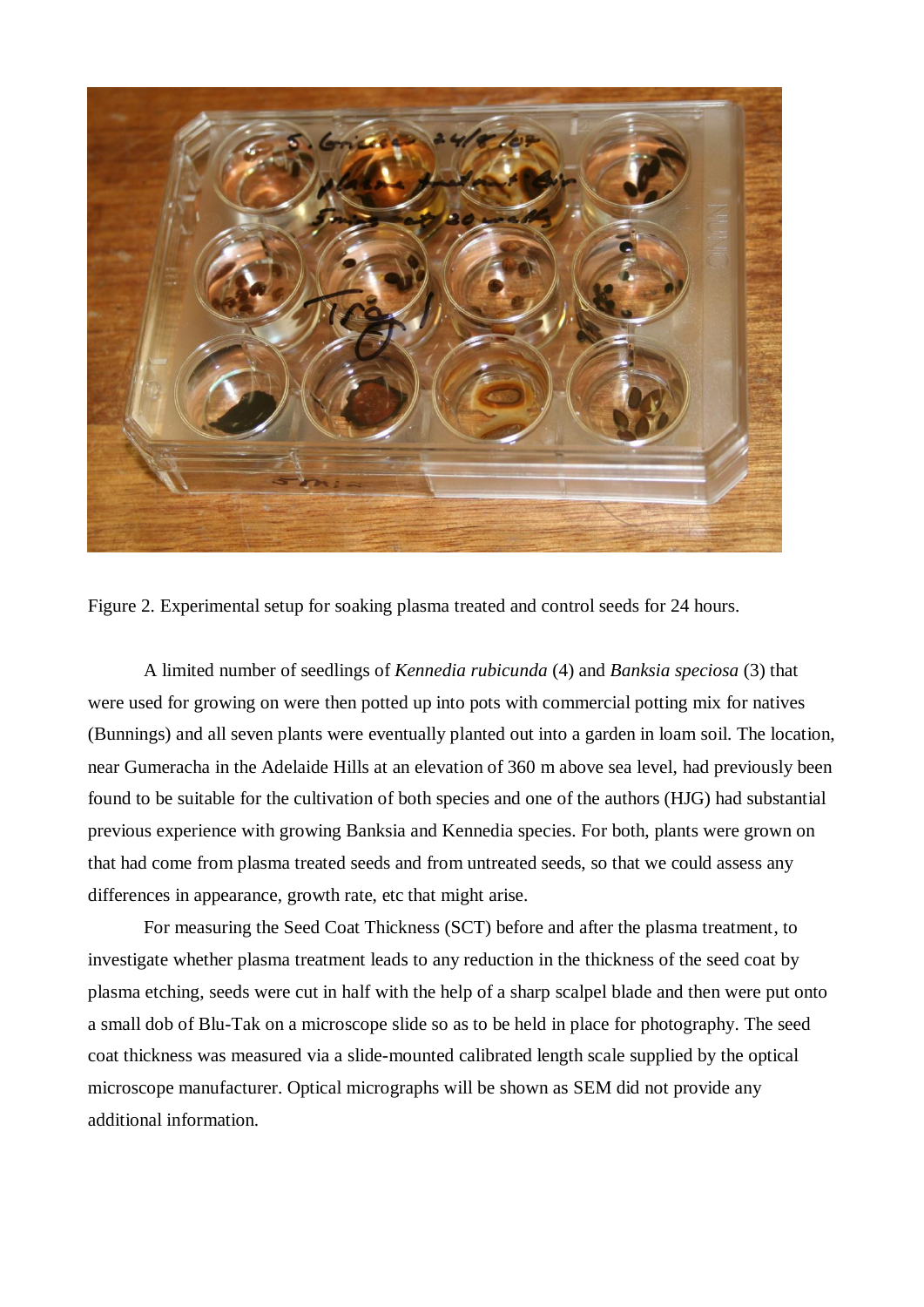## **Results**

## 1. Swelling Experiments

It is well known that seeds of Acacia species and many other hard-coated Fabaceae species will not germinate well if sown as extracted from seed capsules. The usual practice for growers is to pour hot water over the seeds and let them stand overnight or for 24 hours. This leads to some of the seeds swelling to 1.5-2 times their original length and width, and become much softer. Seeds that float usually are attacked by borers or do not contain fully formed embryos; these seeds are discarded as not viable. Seeds that did not swell usually germinate with a low precentage and after lengthy time intervals, whereas swollen seeds germinate well and usually within a few weeks. Hence, the percentage of swelled seeds was taken as an indicator of the success of the plasma treatment in the first instance.

Figure 3 shows a typical outcome. Seeds of *Kennedia rubicunda* treated in an oxygen plasma at a power of 40 W for 30 minutes followed by soaking in cold water for 24 hours showed high extents of swelling and softening, whereas seeds that were not plasma treated but soaked for 24 hrs in cold water showed much less swelling. Not shown is the conventional approach of hot water treatment, which also gave a high percentage of swelling. These results for seeds that had not been oxygen plasma treated are entirely consistent with much experience by many growers that hot water treatment is required for effective germination of many Fabaceae seeds. The swelling of plasma treated seeds suggests that this treatment may be an effective means of enhancing the swelling that is required for high germination yields within a reasonable time frame of  $\sim$  a month.



Figure 3. Seeds of *Kennedia rubicunda* that had been oxygen plasma treated (top) or not treated (bottom), after immersion in room temperature water for 24 hours.

Reducing the treatment time to 10 minutes gave a smaller percentage of swelled seeds, whereas reducing the applied electrical power to 20 W had no measurable effect within experimental accuracy.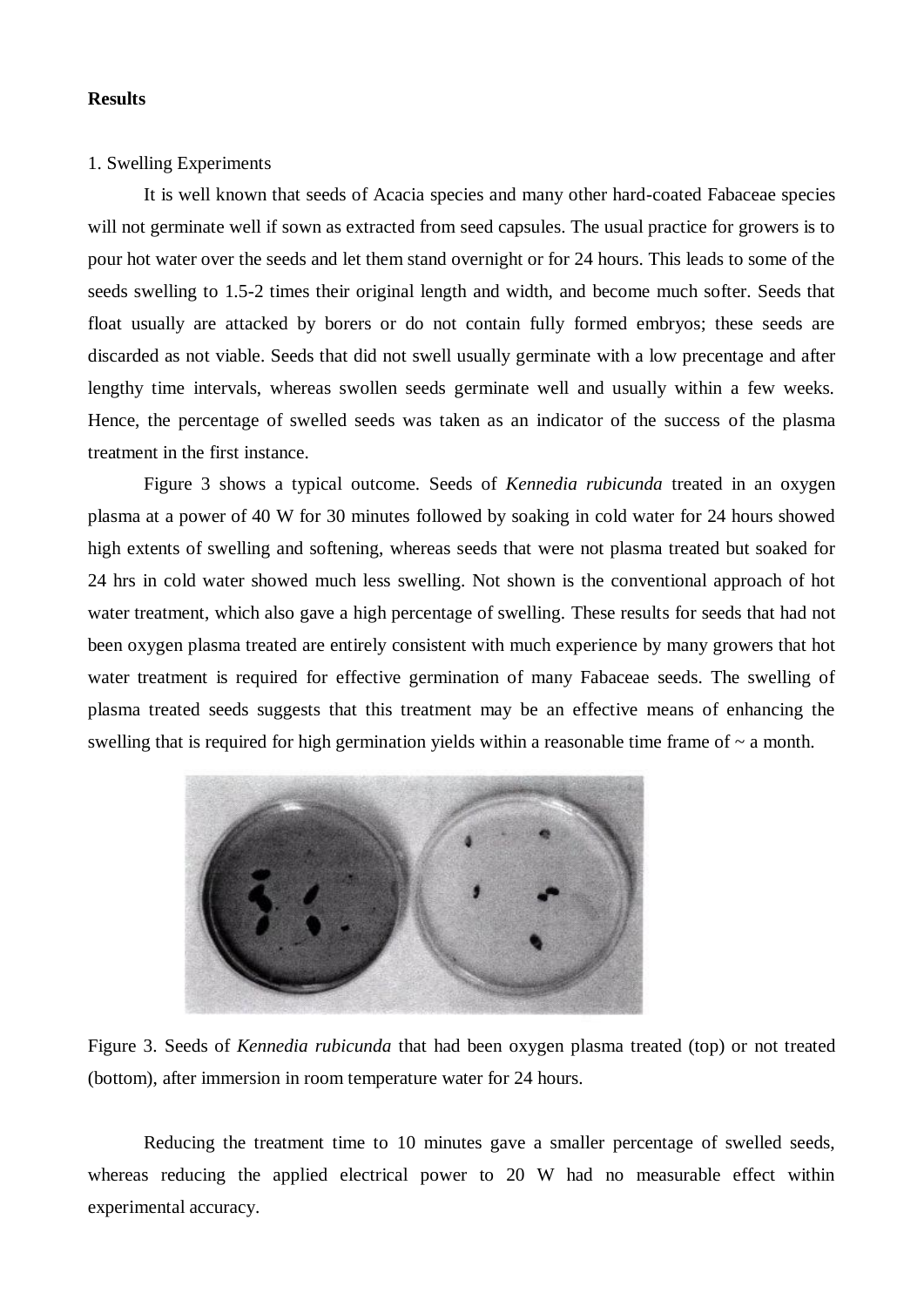Clearly, the plasma treatment gave a high precentage of swelled seeds, and this was repeated in successive experiments. However, the number of seeds in the untreated sample in Figure 3 is too small to assess reliably the extent of swelling, and also there seem to be one or two seeds with some lesser swelling. Using a larger number of seeds, it was again observed that some seeds swelled even without a treatment but the majority did not (Figure 4, bottom). Thus, it seems safe to conclude that the treatment had a beneficial effect.



Figure 4. Seeds of *Kennedia rubicunda* that had been oxygen plasma treated (top) or not treated (bottom), after immersion in room temperature water for 24 hours.

As expected, no analogous increase in the size of the seeds was expected for the seeds of *Banksia speciosa* and the two Grevillea species. There were no observable differences in the seeds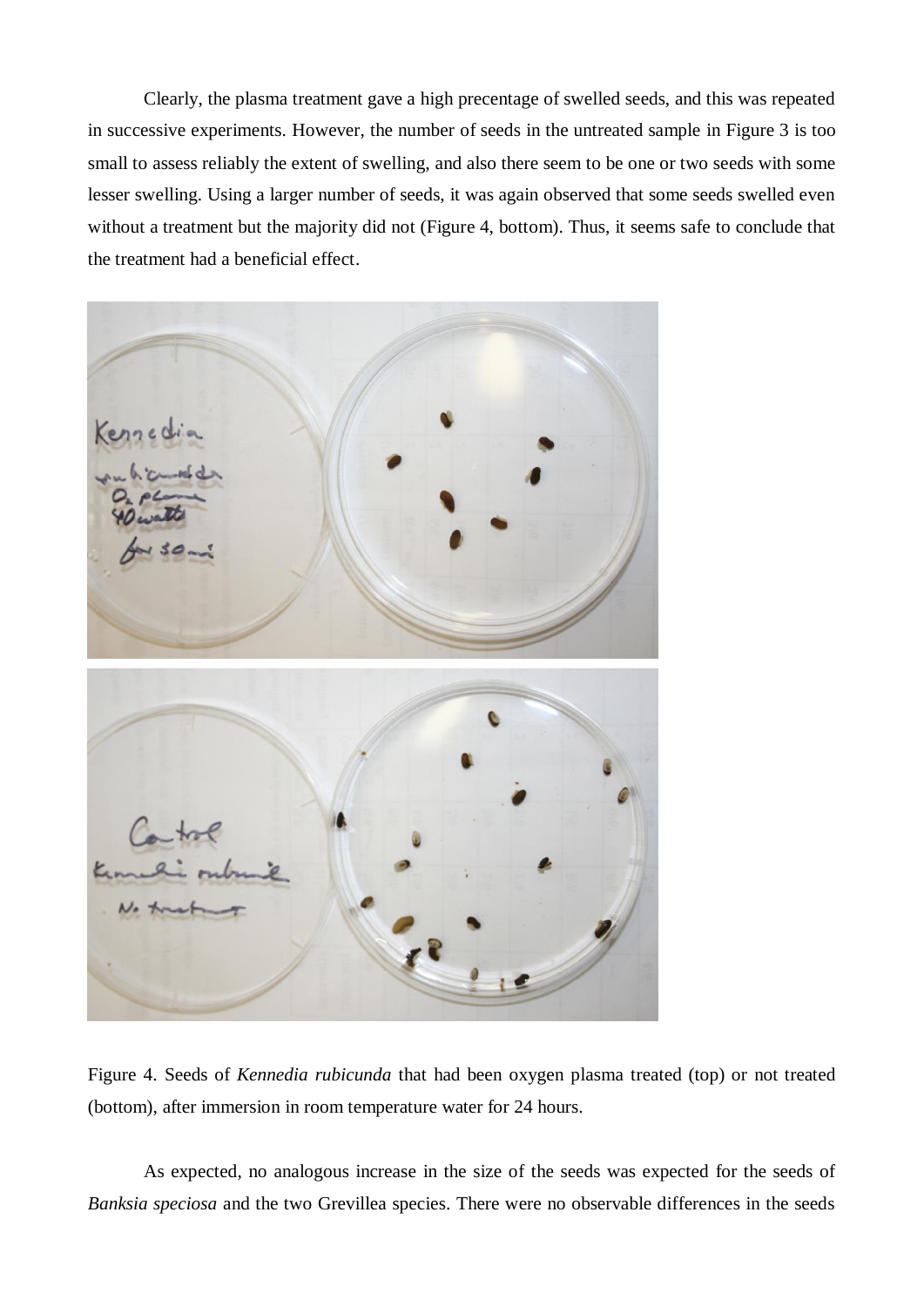of these plants with and without oxygen plasma treatment followed by soaking for 24 hours. Note that soaking is usually not required for the germination of Banksia species seeds, but soaking was performed to test for any possible signs of changes. Grevillea seeds are soaked at times in order to enhance germination, but such soaking accelerates germination time but does not appear to change the size and morphology of the seeds.

Often, extended plasma treatment led to a yellowish-brownish discolouration of the water, (the left-hand petri dish in Figure 3 and some wells in Figure 5 show this clearly); such colouration was observed only for plasma-treated seeds, not for control seeds. The effect was not confined to Fabaceae seeds but also occurred with Banksia and Grevillea seeds. It suggests that leaching of molecular material from the seed coat had occurred, and that the plasma treatment had produced this material. The colouration suggests that this leachate comprised larger molecules, not low molecular weight compounds such as lipids. By analogy with known effects of oxygen plasma treatment on synthetic polymers, where plasmas often cleave polymer backbone chains to create lower molecular weight polymer chain fragments, it seems likely that the leachate comprises fragments of the biopolymers that constitute the seed coat. However, no attempt was made to chemically characterise the leachate.



Figure 5. Seeds after 30 minutes 40 W oxygen plasma treatment and 24 hours soaking in room temperature water.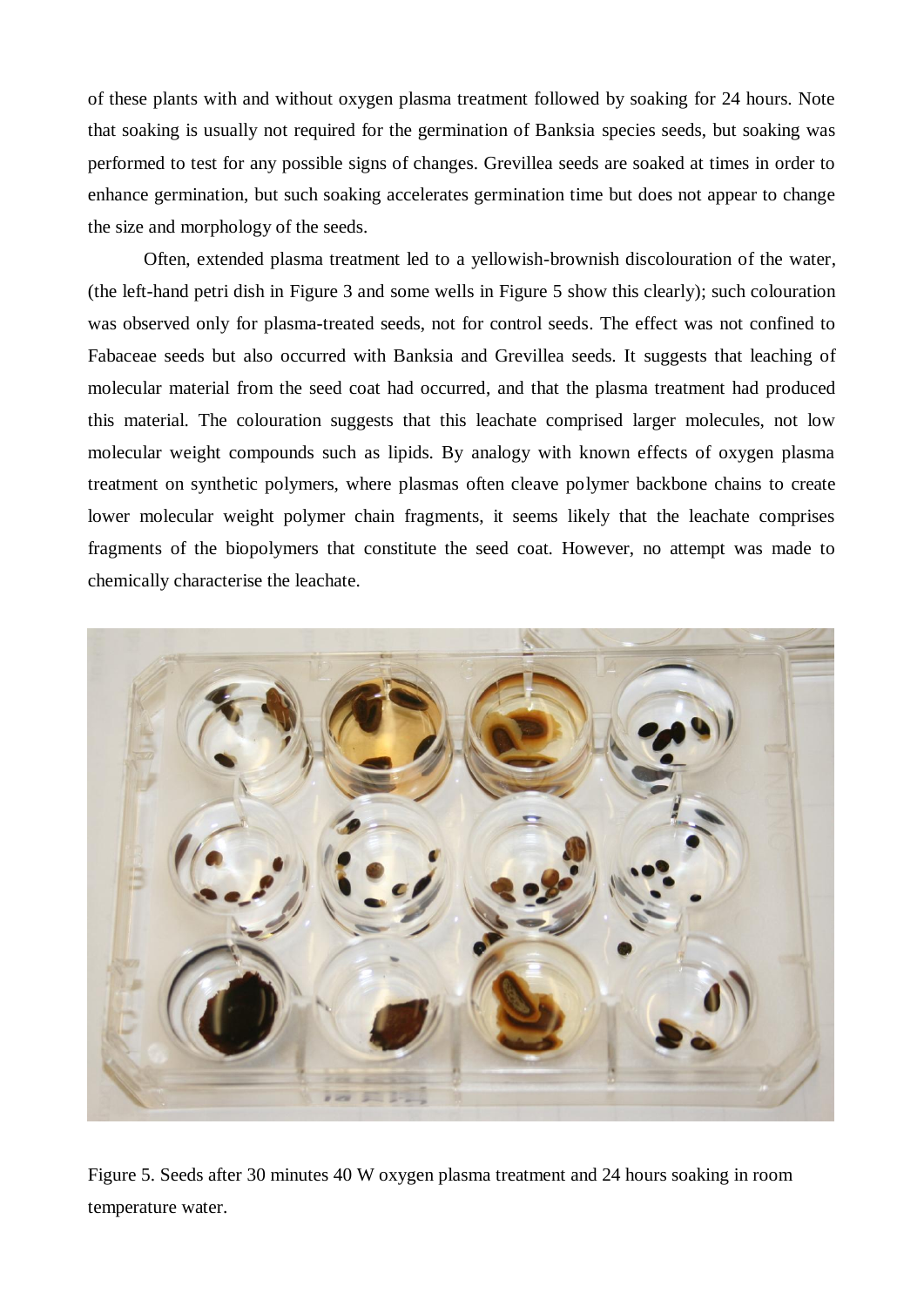It is interesting that the Banksia and Grevillea seeds produced leachates, but this did not affect the water uptake by these seeds.

Initial experiments used a plasma pressure of 2 Torr, but this gave plasmas that showed a degree of instability, with the visible sign being flickering. Results nevertheless showed promise; for example with *Kennedia Rubicunda* seeds, 6 out of 6 swelled after plasma treatment and water soaking, compared with 0 out of 6 for room temperature water soaking only, when using 60 minutes of treatment at 40 W.

On the other hand, with *Acacia decora* only 1 out of 6 seeds swelled, and with *Swainsona formosa* and *Acacia cardiophylla* it was 1 to 3 out of 6. However, control experiments using the hot water treatment also gave similar percentages of swelling (1 to 3 out of 6); perhaps the seed lots were a bit old. The seed supplier was contacted for information on the age of these seed lots but no answer was received.

Reducing the treatment time to 20 minutes, however, reduced the effectiveness with *Kennedia Rubicunda* seeds: 2 out of 6 swelled after plasma treatment. Yet, for *Acacia decora*, and *Swainsona formosa* and *Acacia cardiophylla* the reduction in treatment time did not make a difference to the swelling yield, which remained at 1 to 3 out of 6.

Using lower pressure (0.3 Torr) gave stable plasma glows. All further treatments were performed at that pressure, with two different power levels of 20 W and 40 W and treatment times between 10 and 30 minutes. *Acacia decora* and *Acacia cardiophylla* continued to give low yields of swelling not only after plasma treatment but also when using hot water soaking; perhaps more than half of those seeds were no longer capable of swelling the embryo. The swelling experiments gave better results with the other Fabaceae seeds. *Kennedia rubicunda* gave excellent results, as did seeds of *Gompholobium hendersonii*, whereas seeds of *Gompholobium scabrum* and *Acacia denticulosa* responded less well to the plasma treatments, with better results being obtained by hot water soaking.

Interestingly, when using the stable plasma at a pressure of 0.3 Torr, results were the same regardless of whether 20 W or 40 W of power were used. Likewise, 10 minutes and 30 minutes treatments gave the same results. We conclude that there are *more* reactive oxygen species in the 0.3 Torr plasma than in the 2 Torr plasma; while there are more molecules at 2 Torr, collisional deactivation at higher pressure seems to outweigh that factor.

Thus, oxygen plasma treatment at 0.3 Torr pressure and 20 W input power for 10 minutes appears to be sufficient for effective treatment of some Fabaceae seeds, but in some cases they might not respond well enough for high yields of swelling. It remains to be investigated with seeds of known age whether some of our data are due to seeds being too old.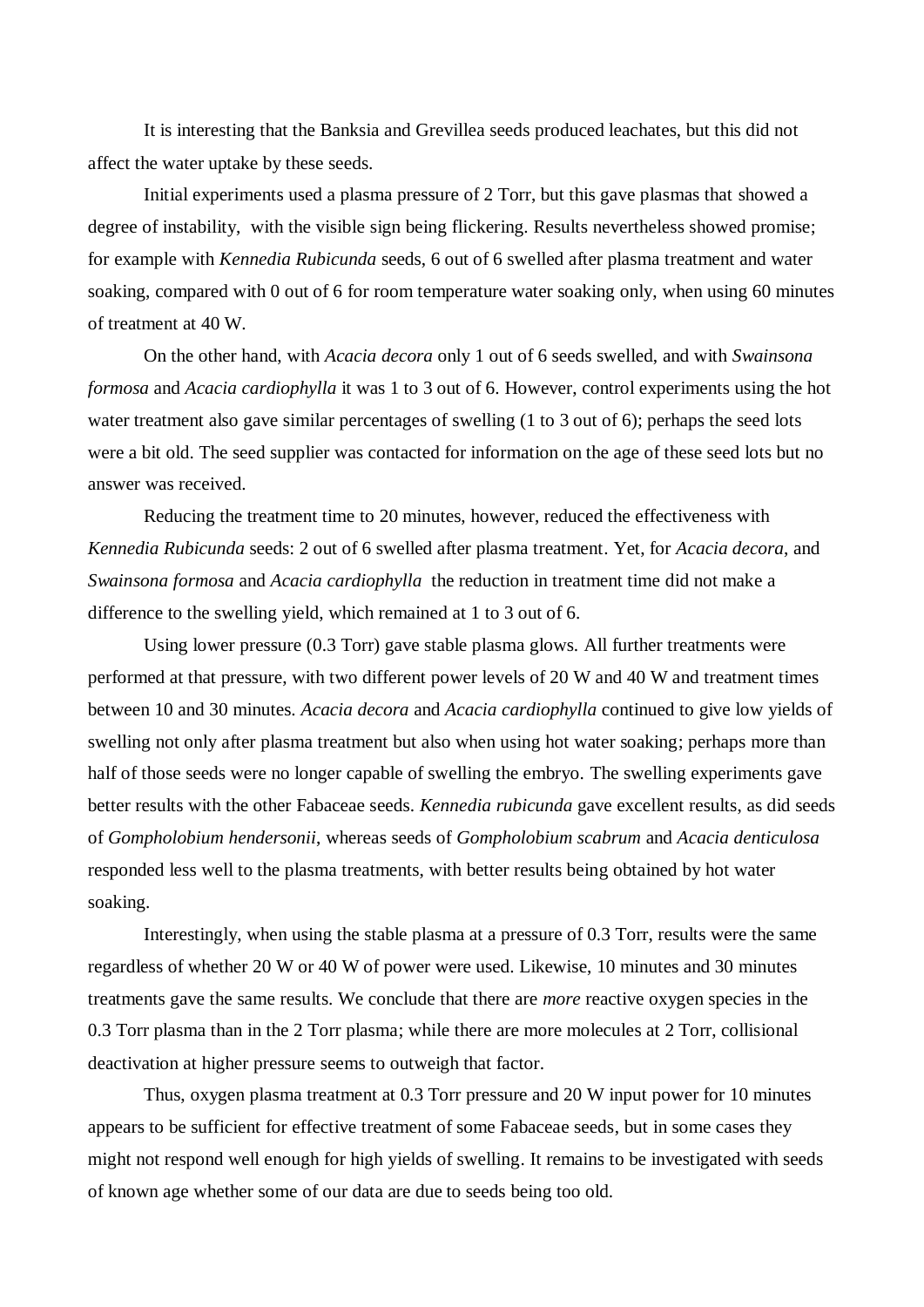## 2. Seed Coat Thickness

Our hypothesis was that the oxygen plasma would break down the biopolymers that make up the seed coat and thereby etch away the seed coat gradually, and that such thinning would facilitate the ingress of water for swelling of the embryo. Accordingly, the thickness of the seed coat was measured for seeds with and without the oxygen plasma treatment.

Figures 6 and 7 show typical photomicrographs of seed coats. The coat is clearly visible as a distinct stratum, usually of a darker colour. For each seed, the thickness of the coat was measured at several locations (away from near the apex of the seed), as it was evident that the thickness varied somewhat along its circumference.





Untreated Kennedia Rubicunda

Plasma treated Kennedia Rubicunda

Figure 6. Photomicrographs of seed coats of untreated and plasma treated *Kennedia rubicunda* seeds.

The data recorded for seeds of *Kennedia rubicunda* are tabulated in Tables 1 and 2. The average SCT of untreated seeds was  $20.8 \mu m$  with a standard deviation of 1.9  $\mu$ m, and for oxygen plasma treated seeds it was 19.7 um with a standard deviation of 1.5 um. These results show that within the natural variability of seed coat thickness, no effect due to the plasma treatment can be observed; while some reduction in thickness might happen, it cannot be extricated from the current data due to the natural variations in seed coat thickness. In other words, contrary to our original hypothesis based on plasma etching of polyimide and polyamide plastics, the plasma treatment does not achieve a marked physical thinning of the seed coat. The changes that do occur seem to amount to *chemical* changes in the seed coat, apparently making it a lesser barrier to water transmission and thereby facilitating the observed swelling.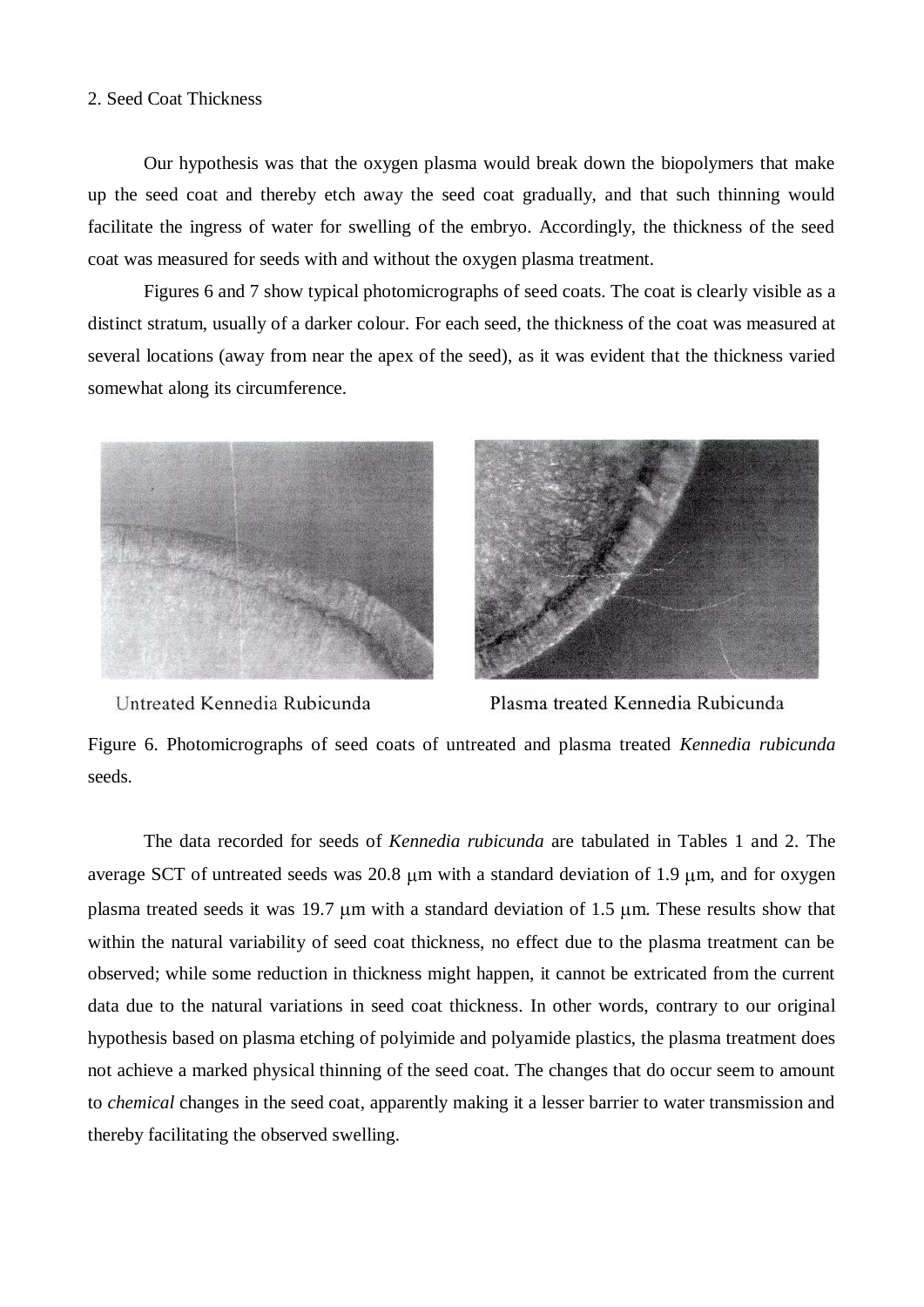| <b>Seed</b>    | <b>Position</b>  | $\overline{2}$ | 3         | $\boldsymbol{4}$ | 5         | 6         | Average   |
|----------------|------------------|----------------|-----------|------------------|-----------|-----------|-----------|
| No.            | $1 \text{ (µm)}$ | $(\mu m)$      | $(\mu m)$ | $(\mu m)$        | $(\mu m)$ | $(\mu m)$ | $(\mu m)$ |
| I              | 25.2             | 30.7           | 26.5      | 22.3             | 21.7      | 23.4      | 25.0      |
| $\overline{2}$ | 22.7             | 18.2           | 17.1      | 17.3             | 22.2      | 27.4      | 20.8      |
| 3              | 21.1             | 20.3           | 19.8      | 20.1             | 23.1      | 17.5      | 20.3      |
| $\overline{4}$ | 19.8             | 17.6           | 19.8      | 18.5             | 22.7      | 20.4      | 19.8      |
| 5              | 18.7             | 18.4           | 16.2      | 19.3             | 23.5      | 20.7      | 19.5      |
| 6              | 18.8             | 18.6           | 19.7      | 17.1             | 20.5      | 23.0      | 19.6      |

Table 1: Seed coat thickness of untreated Kennedia rubicunda

Table 2: Seed coat thickness of oxygen plasma treated (60 min.) Kennedia rubicunda

| <b>Seed</b>    | <b>Position 1</b> | $\overline{2}$ | 3         | $\boldsymbol{4}$ | 5         | Average   |
|----------------|-------------------|----------------|-----------|------------------|-----------|-----------|
| No.            | $(\mu m)$         | $(\mu m)$      | $(\mu m)$ | $(\mu m)$        | $(\mu m)$ | $(\mu m)$ |
| 1              | 18.1              | 20.5           | 20.0      | 21.0             | 22.7      | 20.5      |
| $\overline{2}$ | 20.5              | 19.4           | 20.5      | 23.5             | 22.8      | 21.3      |
| 3              | 21.0              | 17.9           | 17.6      | 21.0             | 24.2      | 20.4      |
| 4              | 21.7              | 20.8           | 19.0      | 21.3             | 19.2      | 20.4      |
| 5              | 17.2              | 16.4           | 16.9      | 18.0             | 17.6      | 17.2      |
| 6              | 20.0              | 18.2           | 17.2      | 17.5             | 19.9      | 18.5      |

Seeds of Grevillea superba and Grevillea excelsior were studied analogously, taking photomicrographs on seed coat thickness with and without plasma treatment. Figure 7 shows representative photomicrographs. These species were chosen for these measurements because seeds of these species had shown above-average amounts of discolouration of the soak water for plasmatreated seeds (Figure 5), which led to the question of whether these leachates would lead to a measurable amount of thinning of the seed coat. However, as shown by the data in Tables 3 and 4 recorded for *Grevillea superba*, again no measurable thinning of the seed coat by the plasma treatment could be inferred. The average SCT of untreated seeds was 26.5  $\mu$ m with a standard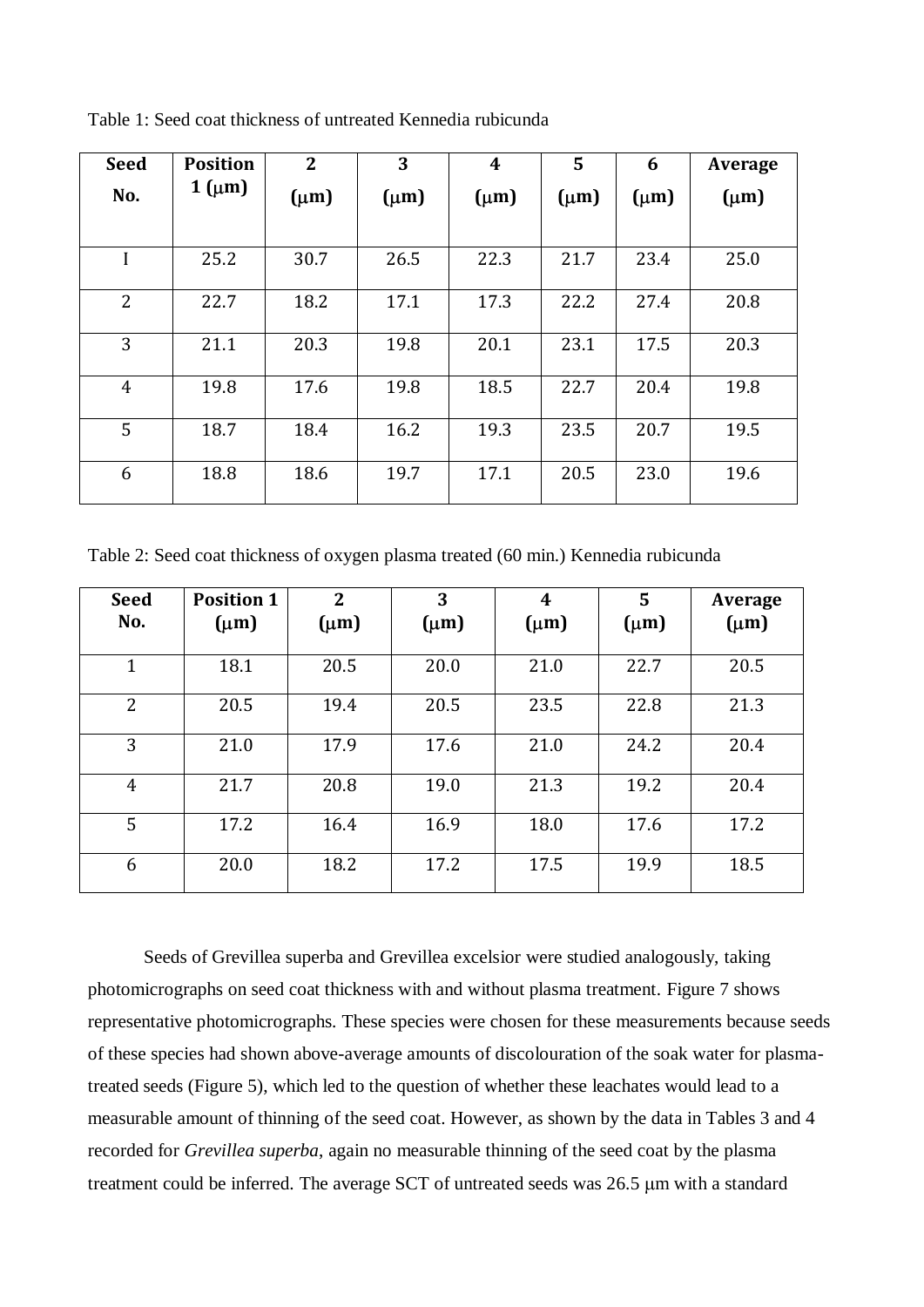deviation of 3.4 µm, and for oxygen plasma treated seeds it was 22.2 µm with a standard deviation of 1.3 µm. These data suggest some thinning but are too close to the confidence limit to make a definitive statement. Hence, while the plasma treatment creates some leaching compounds, the amount of material extracted is not a large proportion of the total seed coat, and we would not expect this small reduction in the barrier thickness to affect germination significantly by itself; increased water permeation (and permeation of other molecules ?) might be more relevant.



Untreated Grevillea Superba

Untreated Grevillea Excelsior

Figure 7. Photomicrographs of seed coats of untreated *Grevillea superba* and *Grevillea excelsior* seeds.

| <b>Seed</b><br>No. | <b>SCT</b><br>No. 1 $(\mu m)$ | <b>SCT</b><br>No. 2 $(\mu m)$ | <b>SCT</b><br>No. $3 \text{ } (\mu m)$ | <b>SCT</b><br>No. 4 $(\mu m)$ |
|--------------------|-------------------------------|-------------------------------|----------------------------------------|-------------------------------|
|                    |                               |                               |                                        |                               |
| $\mathbf{1}$       | 22.1                          | 19.8                          | 20.6                                   | 20.2                          |
| $\overline{2}$     | 21.6                          | 21.1                          | 29.3                                   | 23.8                          |
| 3                  | 33.3                          | 25.2                          | 27.5                                   | 28.2                          |
| 4                  | 30.7                          | 25.9                          | 23.3                                   | 30.8                          |
| 5                  | 23.9                          | 33.0                          | 29.4                                   | 29.4                          |
| 6                  | 36.0                          | 30.6                          | 34.9                                   | 28.1                          |
| 7                  | 21.5                          | 27.0                          | 23.9                                   | 22.2                          |
| 8                  | 24.7                          | 27.9                          | 28.2                                   | 23.5                          |

Table 3: Seed coat thickness of untreated *Grevillea superba*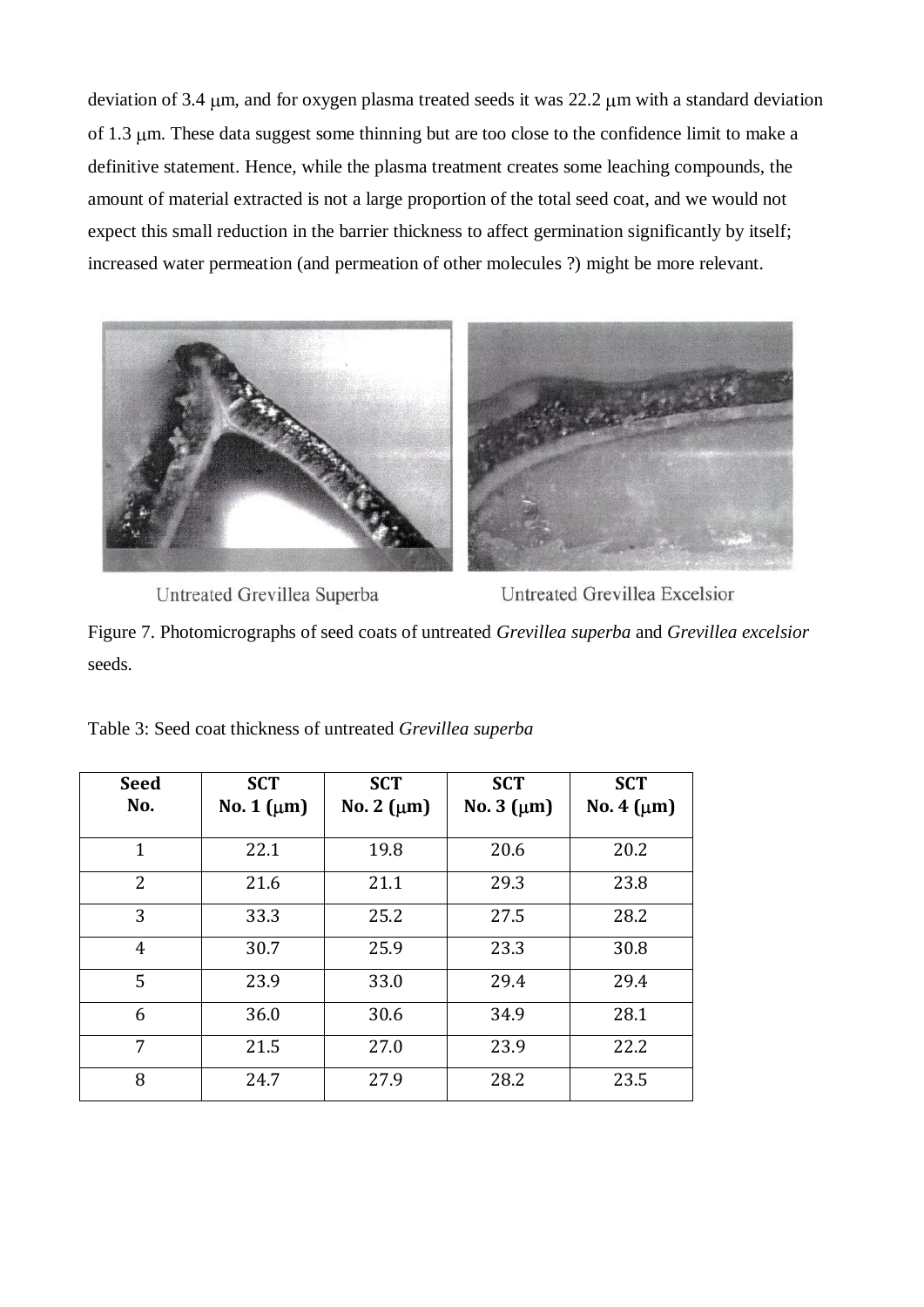| <b>Seed</b><br>No. | <b>Position 1</b><br>$(\mu m)$ | $\overline{2}$<br>$(\mu m)$ | 3<br>$(\mu m)$ | 4<br>$(\mu m)$ |
|--------------------|--------------------------------|-----------------------------|----------------|----------------|
| 1                  | 19.0                           | 20.1                        | 25.2           | 23.6           |
| 2                  | 20.5                           | 25.9                        | 23.5           | 22.2           |
| 3                  | 22.8                           | 23.9                        | 22.1           | 19.7           |
| 4                  | 25.6                           | 20.4                        | 24.8           | 24.2           |
| 5                  | 15.4                           | 21.3                        | 23.8           | 22.0           |
| 6                  | 19.9                           | 21.7                        | 23.0           | 22.7           |

Table 4: Seed coat thickness of oxygen plasma-treated *Grevillea superba*

## 3. Germination

For Fabaceae seeds, the yields of germination corresponded well with the observed yields of swelling, in agreement with the general knowledge by growers that seeds need to be softened and swelled prior to sowing and that unswelled, hard seeds germinate poorly and slowly.

For *Banksia speciosa*, high yields of germination (75-100 %) were obtained regardless of whether or not they had been plasma treated, which at least showed that the plasma did not affect seeds adversely.

In contrast, not a single *Grevillea superba* seed germinated and only one seed of *Grevillea excelsior*, regardless of treatment (plasma plus water soak, peeling, or just water soak). We noticed on peeling that the seeds looked yellowish, and we suspected that they might be too old and had lost viability. The seed supplier was contacted for information on the age of these seed lots but no answer was received. These experiments should be repeated with reliable seeds of known provenance and age.

#### 4. Extended growth of plants

Four seedlings of *Kennedia rubicunda* - 3 plasma treated and one untreated control - and three seedlings of *Banksia speciosa* - 2 plasma treated and one untreated control - were placed into pots of the size shown in Figure 8. All seven plants took well and made good growth, comparable with that of seedlings of other, related plant species. Care was taken to treat all seven plants in the same manner.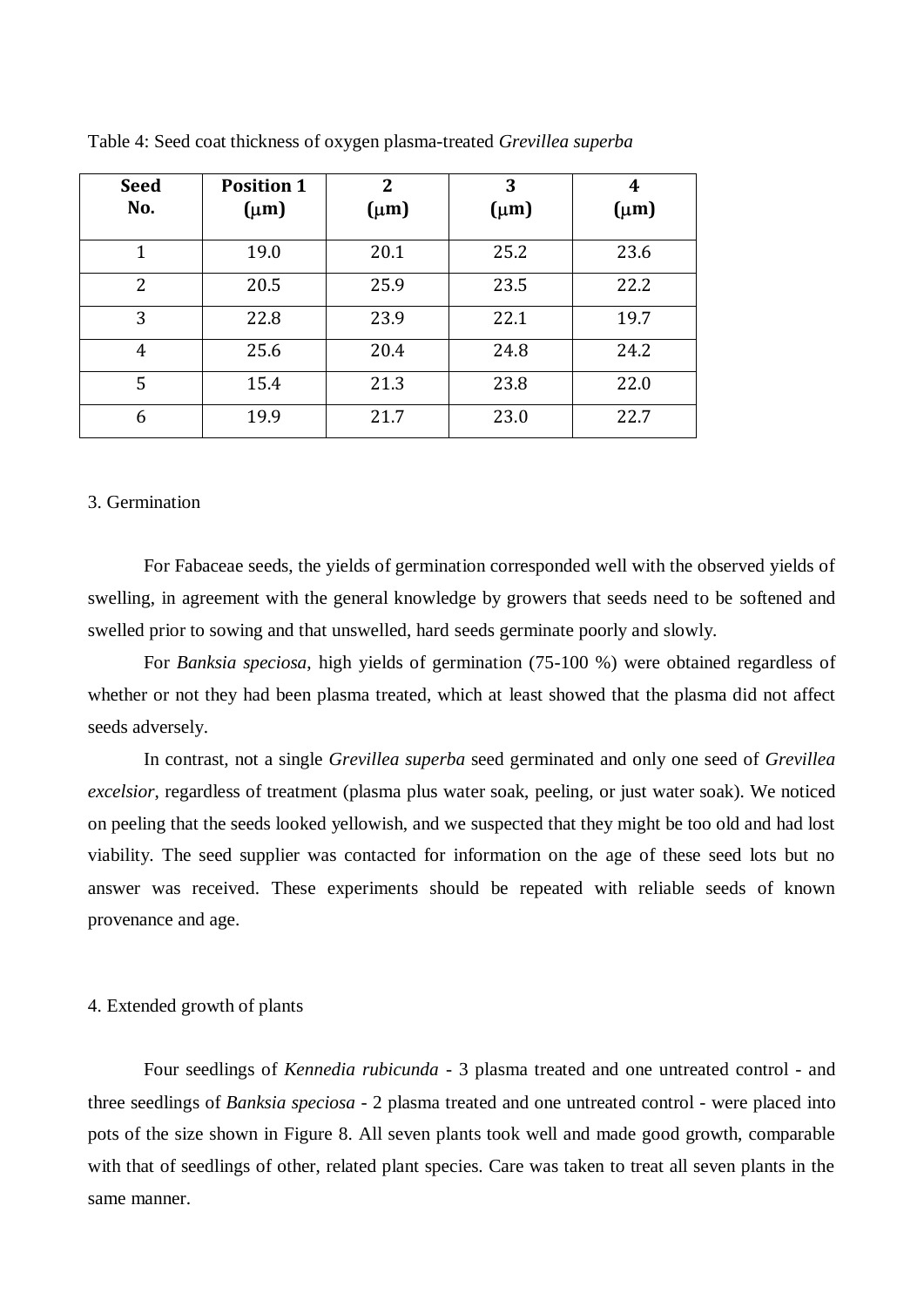At that stage, no differences were observed between the plants grown from plasma treated seeds and the untreated control. Neither the shape of the leaves nor the growth rates differed significantly and all appeared to grow in the normal manner as per the previous experience of author HJG with the growing from seedlings of these plant species and other Banksia and Kennedia species.



Figure 8. A plant of Kennedia rubicunda grown from a plasma-treated seed.

The plants were grown in these pots for about 3 months and then potted up into 14 cm diameter pots, again using commercial potting mix designed for native plants. A small amount of fertiliser capsules (Osmocote for Natives) was added to the potting mix. Again all seven plants took well and grew at a good rate expected of healthy species of such plants (based on previous experience). At this stage also, there appeared to be no differences between plants from treated and untreated seeds.

After the plants had grown to a suitable size (about 25 cm tall for the Banksia species) in these pots, all plants were planted out in the garden of two of the authors near Gumeracha in the Adelaide Hills, at an elevation of 360 m above sea level and with an average annual rainfall of 815 mm. An area of the garden was selected in which other Banksia and Fabaceae plants had been established and grown successfully. The soil is brown loam, slightly acidic and well-drained, yet retaining moisture. The four Kennedia plants were grouped together, with a spacing of about 3 m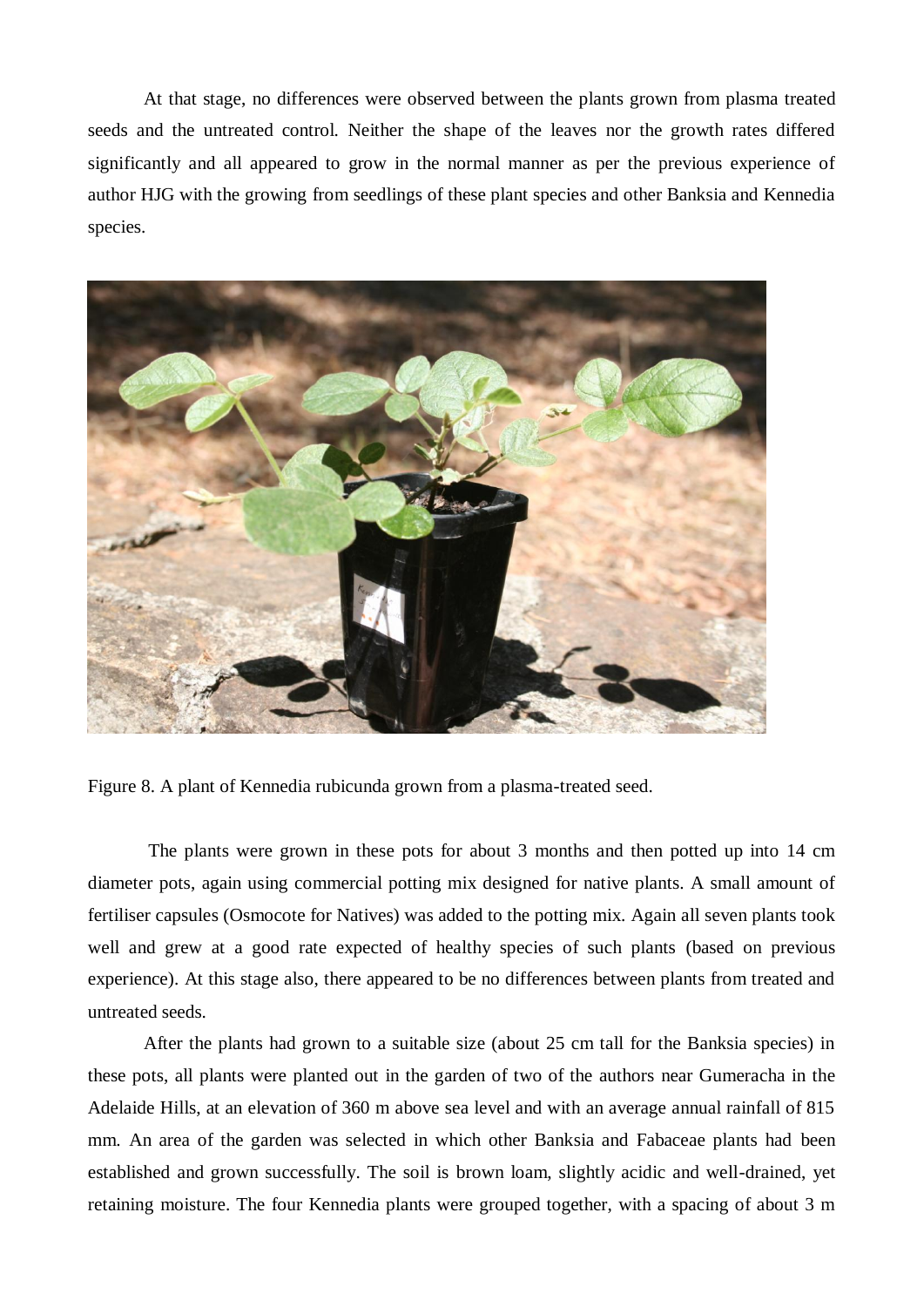between plants, and allowed to climb up into young (3m tall) peppercorn trees. The three Banksia plants were also grouped together, separated by  $\sim 2$  m. During the first summer, some additional water was provided, attempting to treat all plants equally.

No differences were observed at this stage either in the morphology of the plants and their growth rates. Plants from treated and untreated seeds were indistinguishable, with minor variations in growth rate all within the normal range.

Unfortunately, after  $\sim$  20 months an unusually cold sequence of frosty winter nights killed all three *Banksia speciosa* plants (as well as many other Banksia plants and others; there was no reason to believe that the plasma treatment might have induced higher frost sensitivity). Of the four *Kennedia rubicunda* plants, the two more exposed plants were killed; as one of them was the control plant, it was then no longer possible to compare plants from treated and untreated seeds. However, despite the small numbers and the limited duration of the comparison, it appears reasonable to conclude that the plasma treatment did not induce any genetic changes that would have altered the morphology of the plants and their leaves, nor did it affect the growth rate.

#### 5. Seed sterilisation by plasma

Gas plasmas are now being used to sterilise medical devices. Analogously, they might be able to destroy fungal spores "hitch-hiking" on seeds. However, in this study no problems were observed with root rot fungi or damping-off fungal attack, to which *Banksia speciosa* seedlings can be quite vulnerable. Hence, we cannot draw any conclusions on this aspect. Perhaps a study using deliberate spiking of seeds with fungal spores would be required to study this aspect.

#### **Conclusions**

The oxygen plasma treatment technique applied to hard-coated seeds has shown encouraging results with some Fabaceae seeds. With Grevillea and Banksia seeds, it made no difference, but the apparently old seeds of both Grevillea species may have prevented meaningful study. With the Banksia seeds and growing on several plants, it was shown that the plasma treatment does not cause any adverse genetic effects.

Study of the seed coat thicknesses showed that the plasma did not remove large fractions of the seed coat. The enhanced water uptake by (some) plasma-traeted seeds is probably due to a combination of factors: first, the plasma removes effectively the very thin lipid layer that makes